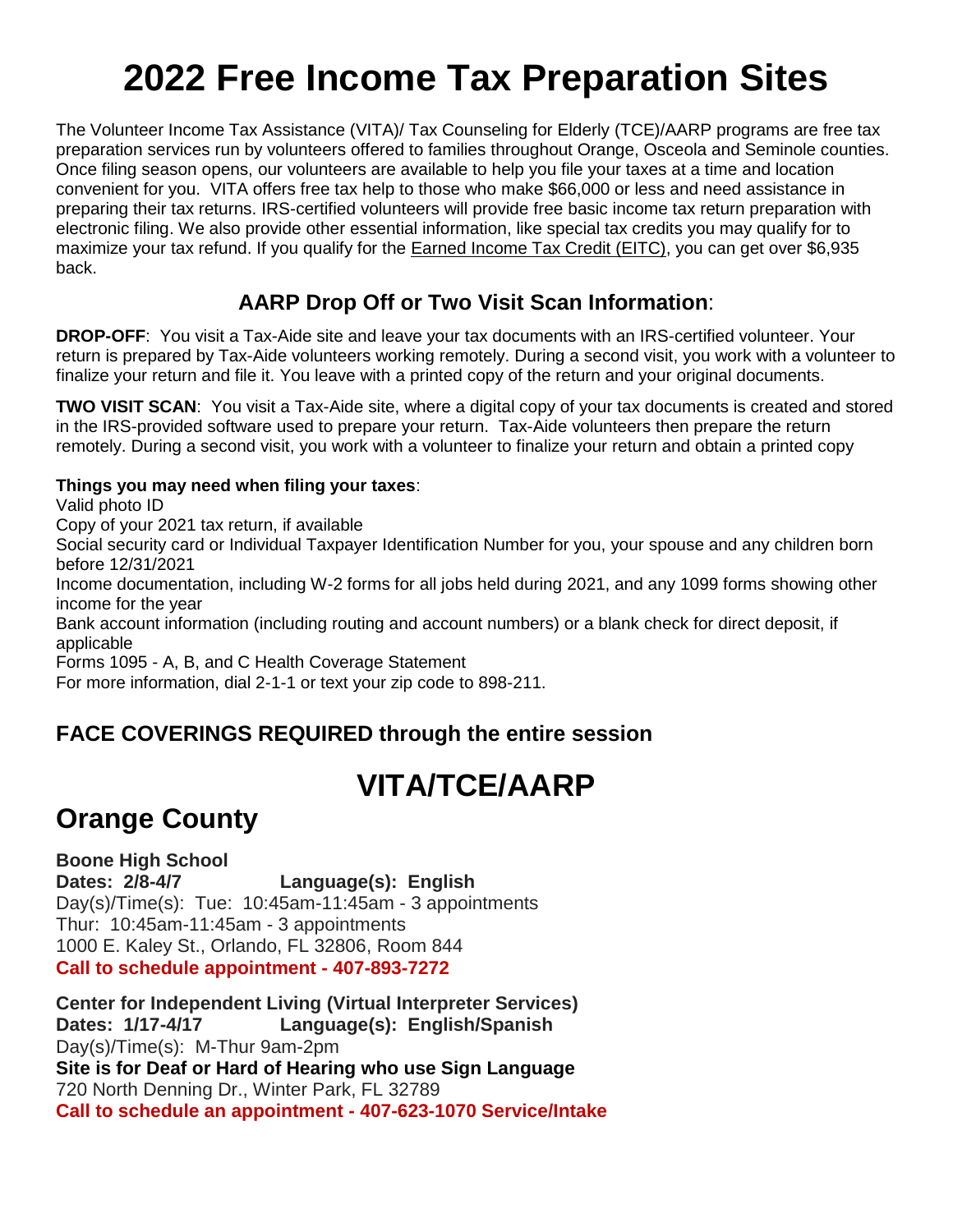**Community Coordinated Care for Children (4C) Dates: 2/7-4/7 Language(s): English/Spanish** Day(s)/Time(s): T-Thur 9am-3pm 3500 W. Colonial Dr., Orlando, FL 32808 **Appointments: [www.4cflorida.org](http://www.4cflorida.org/)**

**Dr. James R. Smith Neighborhood Center Dates: 1/30-3/13 Language(s): English** Day(s)/Time(s): Sundays 2:00-5:00pm 1723 Bruton Blvd., Orlando, FL 32805 **Walk-Ins** 

**Englewood Neighborhood Center Dates: 2/10-4/10 Language(s): English/Spanish** Day(s)/Time(s): Thur: 6pm-9pm, Sun: 1pm-4pm 6123 La Costa Dr., Orlando, FL 32807 **Walk-Ins** 

**Faith Assembly of God Dates: 2/5-4/9 Language(s): English/Spanish Day(s)/Time(s): Sat 9am-2pm** 9307 Curry Ford Rd., Orlando, FL 32825 **Appointments**: **[freetaxhelp@faithassembly.org](mailto:freetaxhelp@faithassembly.org)**

**Goodwill Industries of Central FL, Inc. Dates: 2/4-4/8 Language(s): English** Day(s)/Time(s): Fri 11am-3pm 7531S. Orange Blossom Trail, Orlando, FL 32809 **Call to schedule appointment - 407-235-1541**

**Green Briar Club House (AARP site) (Drop Off; Two Visit Scan) Date(s): 2/1-4/18 Language(s): English** Day(s)/Time(s): Mon 10am-2pm 10151 Gifford Blvd., Orlando, FL 32821 407-900-1838 **Appointments: [https://taxaide.aarpfoundation.org](https://taxaide.aarpfoundation.org/)**

**Jesse Brock Community Center (AARP site) (Drop Off; Two Visit Scan) Date(s): 2/2-4/13** Day(s)/Time(s): Wed 9am-12:45pm 310 N. Dillard St., Winter Garden, FL 34787 508-981-4443 **Appointments: [www.tinyurl.com/jbrockwg](http://www.tinyurl.com/jbrockwg)**

**Legal Aid Society of the Orange County Bar Association, Inc. Dates: 2/1-4/7 Language(s): English/Spanish** Day(s)/Time(s): M-Thur 8:30am-3pm 100 E. Robinson St., Orlando, FL 32801 **Call to schedule appointment - 407-841-8310**

**Marks Senior Center (AARP site) (Drop Off; Two Visit Scan) Dates: 2/1-4/18 Language(s): English** Day(s)/Time(s): Tue 12pm-4pm Fri 12pm-4pm 99 E. Marks St., Orlando, FL 32803 **Call to schedule appointment** - **407-341-8159 Appointments: https://taxaide.aarpfoundation.org**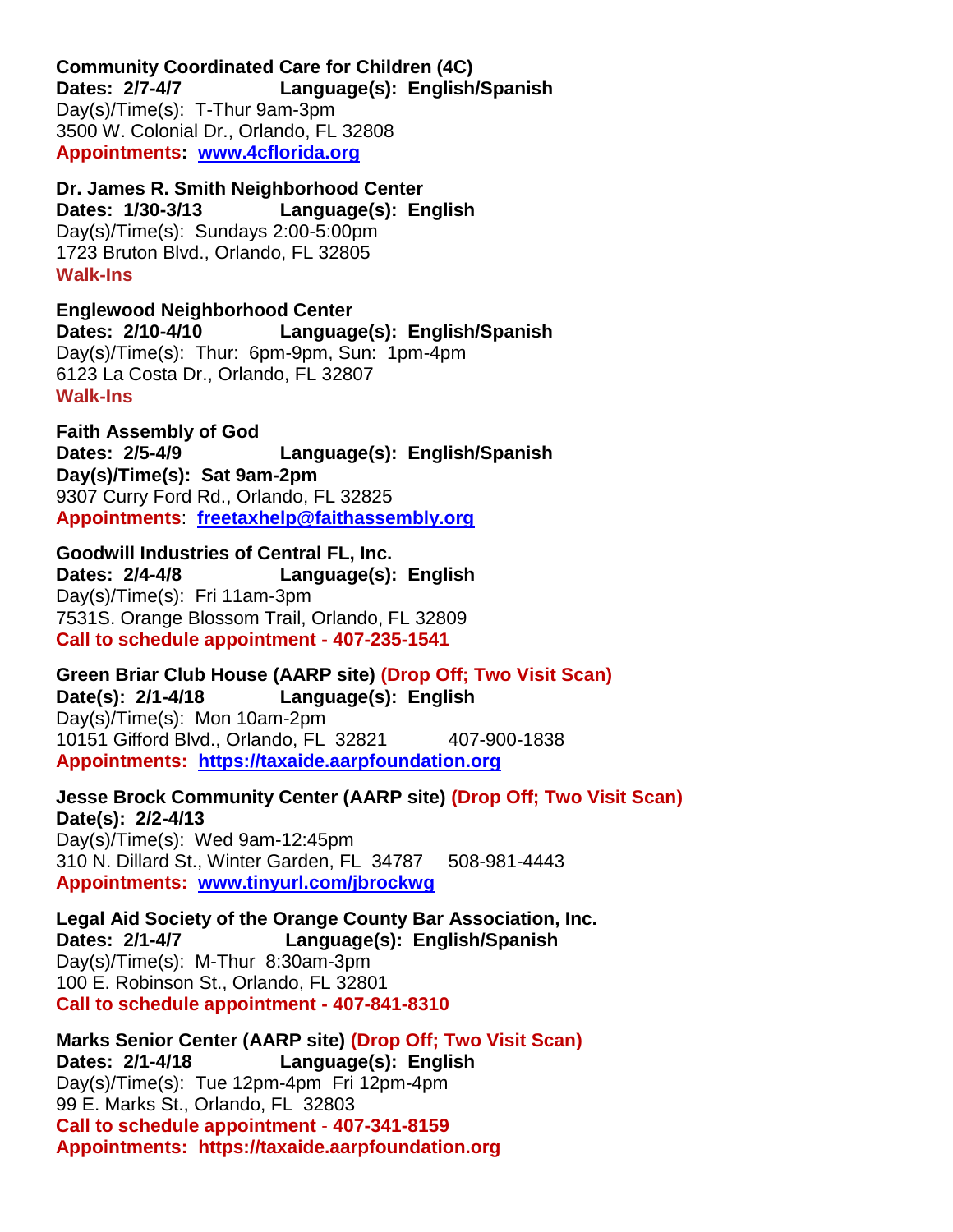**Mayor Williams Beardall Senior Center (AARP site) (Drop Off; Two Visit Scan) Dates: 2/1-4/18 Language(s): English** Day(s)/Time(s): Tue-Thur 12pm-4pm 800 Delaney Ave., Orlando, FL 32801 **Call to schedule appointment** - **407-246-4440 Appointments: https://taxaide.aarpfoundation.org**

**Orange Southeast Library (AARP site) (Drop Off; Two Visit Scan) Date(s): 2/1-4/18 Language(s): English** Day(s)/Time(s): Mon, Thur 10am-2pm 5575 S. Semoran Blvd., Orlando, FL 32822 **Appointments: [https://taxaide.aarpfoundation.org](https://taxaide.aarpfoundation.org/)**

**Orlando Neighborhood Improvement Corporation (ONIC) Dates: 2/4-4/4 Language(s): English/Spanish** Day(s)/Time(s): Fri 12:30pm-6:30pm, Sat 9am-3pm 101 S. Terry Ave., Orlando, FL 32801 **Call to schedule appointment** - **407-664-6569**

**South Creek Library (AARP site) (Drop Off; Two Visit Scan) Dates: 2/1-4/18 Language(s): English** Day(s)/Time(s): Wed/Thur 10am-2pm 1702 Deerfield Blvd., Orlando, FL 32837 407-801-1898 **Appointments: [https://taxaide.aarpfoundation.org](https://taxaide.aarpfoundation.org/)**

**St. Isaac Jogues Catholic Church (Drop Off Only Site) Dates: 2/12-4/9 Language(s): English/Spanish** Day(s)/Time(s): Sat 10am-2pm 2/5, 2/12; 3/5, 3/19; 4/2, 4/9 4301 S. Chickasaw Trail, Portable C, Orlando, FL 32829 **Appointments: <https://forms.gle/CQfLYUqVNqLCbfa58>**

**United Against Poverty (UP Center) Dates: 2/3-4/14 Language(s): English** Day(s)/Time(s): Thur 10am-2:30pm 150 W. Michigan St., Orlando, FL 32806 **Call to schedule an appointment** - **407-650-0774 ext. 426 Service/Intake** 

**West Oaks Library (AARP site) (Drop Off; Two Visit Scan) Date(s): 2/1-4/15 Language(s): English** Day(s)/Time(s): Tue, Fri 10am-2pm 1821 E. Silver Star Rd., Ocoee, FL 34761 **Appointments: [www.tinyurl/com/westoakslib](http://www.tinyurl/com/westoakslib)**

**Winter Park Library (AARP site) (Drop Off; Two Visit Scan) Date(s): 2/1-4/14 Language(s): English** Day(s)/Time(s): Tue-Thur 10am-2pm 1052 Morse Blvd., Winter Park, FL 32789 **Appointments: [https://taxaide.aarpfoundation.org](https://taxaide.aarpfoundation.org/)**